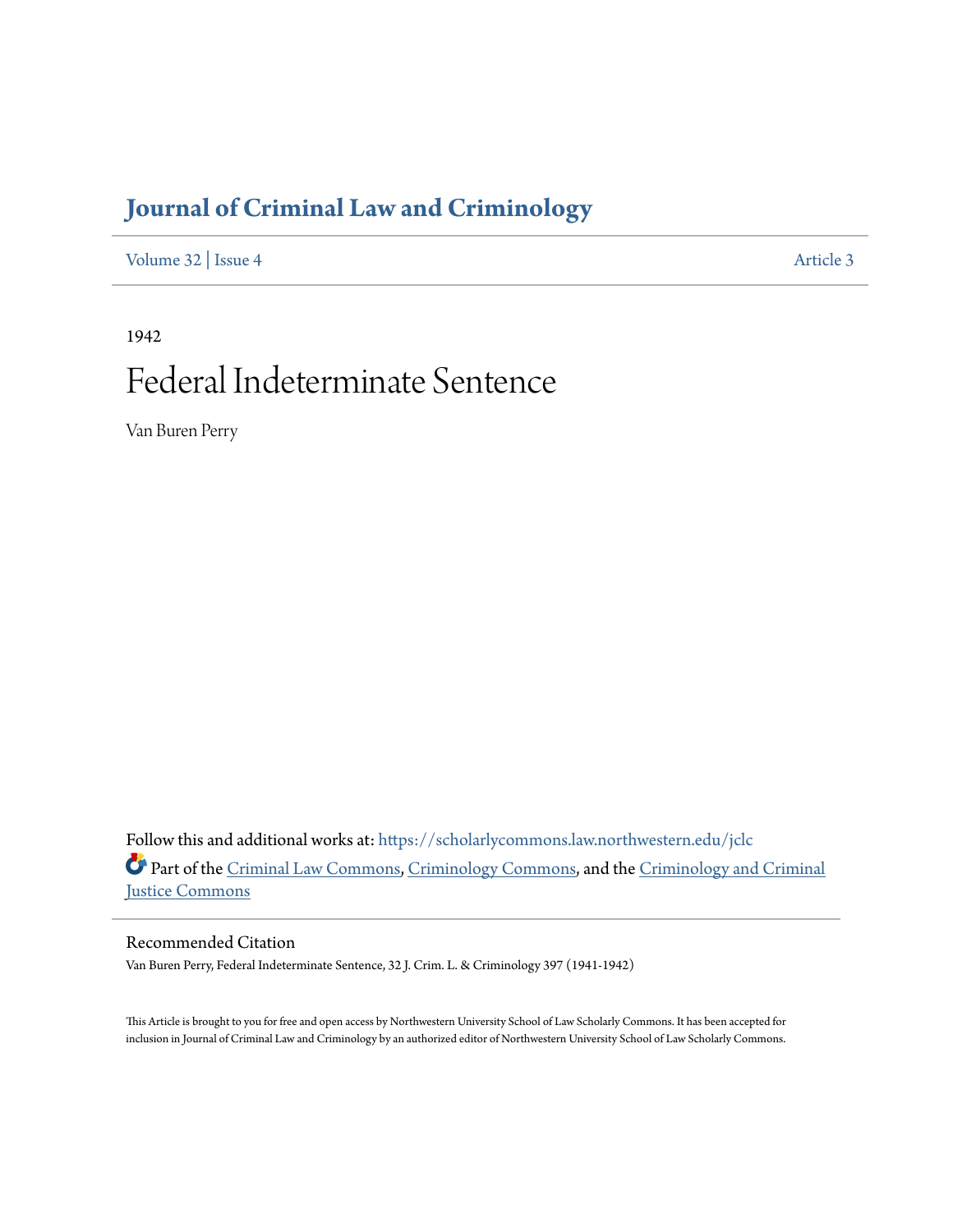## FEDERAL **INDETERMINATE SENTENCE'**

### Van Buren Perry2

A Resolution opposing the enactment of either H.R. 4581 or S 1638, now pending in Congress, was unanimously adopted on August 20, 1941 by the Association of the Circuit Judges of the State of South Dakota, and a memorandum stating the reasons for such opposition has been filed with the House and Senate Judiciary Committees.

The pending bills are similar in effect; each provides that in criminal cases where a Federal Judge desires or is required to pronounce a sentence of more than a year and a day, the Judge shall be deprived of the power to pronounce a definite sentence but must impose an indeterminate sentence, the definite term of which shall thereafter be determined by a Board of Indeterminate Sentence and Paroles. Both bills provide that the functions of this Indeterminate Sentence Board shall be combined with the existing Board of Paroles. In the House Bill the combined board is to be composed of five members, to be appointed by the President and confirmed by the Senate. In the Senate Bill, the board is to consist of seven members to be appointed by the Attorney General.

The objections advanced by the South Dakota Judges are as follows:

#### *Memorandum*

As Trial Judges of the State Courts we are concerned lest the Federal Government, by enacting either of these resolutions, set an unwise precedent which would inevitably be urged for adoption by the states.

As jurists we are concerned lest an unsound system of penology be established in the nation.

As both jurists and as American citizens we are concerned lest the constitutional structure of the Federal Government be impaired. We believe:

A. That the sentencing power is a judicial power which cannot be taken from the judicial department or transferred to the executive department without violating both the letter and the spirit of the Constitution.

B. That, assuming that either of the proposed Acts is within the power of Congress, which we do not agree to, enactment of either would nevertheless be unwise because:

1. The adoption of the principle involved would be unwise as a matter of national policy. It would be as-

<sup>&#</sup>x27;At the recent meeting of the Criminal Law Section of the **A.** B. **A.** in Indianapolis, it was agreed to make this the major subject for discussion in the same section next year. A sym- posium and panel discussion is being arranged by the Chairman of the Section, J. J. Robinson.

The Editors of this Journal will welcome brief contributions on all sides of the question.

**<sup>2</sup>** Judges Van Buren Perry (Chairman), W. W. Knight and John T. Medin of the Circuit Court of South Dakota compose the Committee of the Association of Circuit Judges referred to in the opening paragraph. Judge Perry is a member, also, of the Committee on Sentencing, Probation, Prisons and Parole of the Section on Criminal Law of the American Bar Association.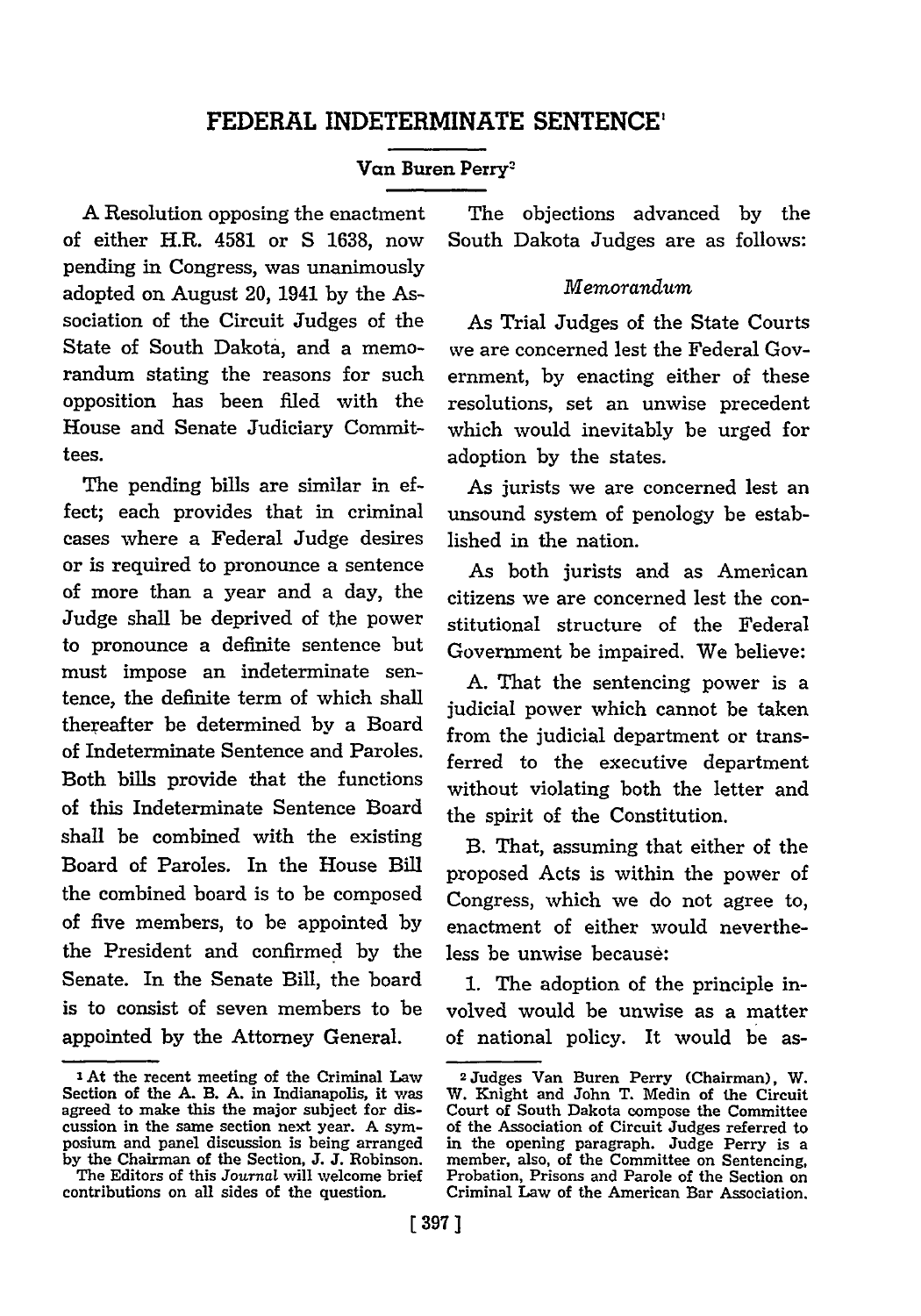VAN BUREN PERRY

sumed by many people that the executive department is seeking a further aggrandizement of its powers at the expense of the judicial department, whereby the executive department might prescribe the penalties for violations of labor laws, anti-trust laws, regulations affecting commerce and industry and other acts of an economic or social nature, in addition to the common crimes. It would be unwise to vest such powers in the executive department. The very advocacy thereof at this time is likely to precipitate a controversy as bitter as that which marked the so-called attempt to "pack" the Supreme Court, and at a' time when the people should be united behind the administration on matters of national defense such a controversy should be avoided.

2. Such an Act would tend further to centralize governmental power, hence is undemocratic in spirit and in effect it tends toward totalitarianism. It would augment an over-developed bureaucracy. Centralization of power is always dangerous and would be especially so here because in order to affect any particular sentence or type of sentence it would only be necessary to intimidate, bribe, entice, or corrupt by political influence or otherwise not to exceed three or four persons. These few could determine the nation wide pattern or trend favoring or greatly punishing persons who violate a particular type of law. For example, such a board could establish light sentences for laborers violating a labor act, or

ruinous sentences for employers. We doubt if any three or four men would or could be politically appointed who could resist the pressures that might be brought to influence such a board. The Federal judiciary, as a whole, fortified by tradition and training, and possessing an absolute independence, is practically free from even the suspicion of corruption or improper influence. We know of no way by which the Government could find the number of real experts required to dispatch the work better than the Judges do.

3. The proposed sentencing board would expand beyond all present imagination. It would not only be obliged to consider all applications for parole, of which there were 9,625 acted upon during the last fiscal year, and which now consumes or should consume all its time,<sup>3</sup> but also to determine sentences in approximately 10,082 cases per year in which prison sentences of more than one year are imposed. (The quoted figure is for the last fiscal year). It would dispose of about 20,- 000 cases of parole or sentence per year-one every five minutes. What a force would be required! It would necessarily function, as the Act provides, through politically appointed examiners who would be practically anonymous and not required either to work openly in the public gaze, or to assign reasons, or to be responsible to an elective officer of the people. Experience with the use of examiners in other fields has not been entirely satisfactory and has not led the public to

<sup>3</sup>The staff of the Federal Board of Paroles is now composed of **3** Board Members, 2 Examiners, **5** Reporters, **1** Parole Executive and **9** Clerks. It

has part time service of an Assistant Attorney General.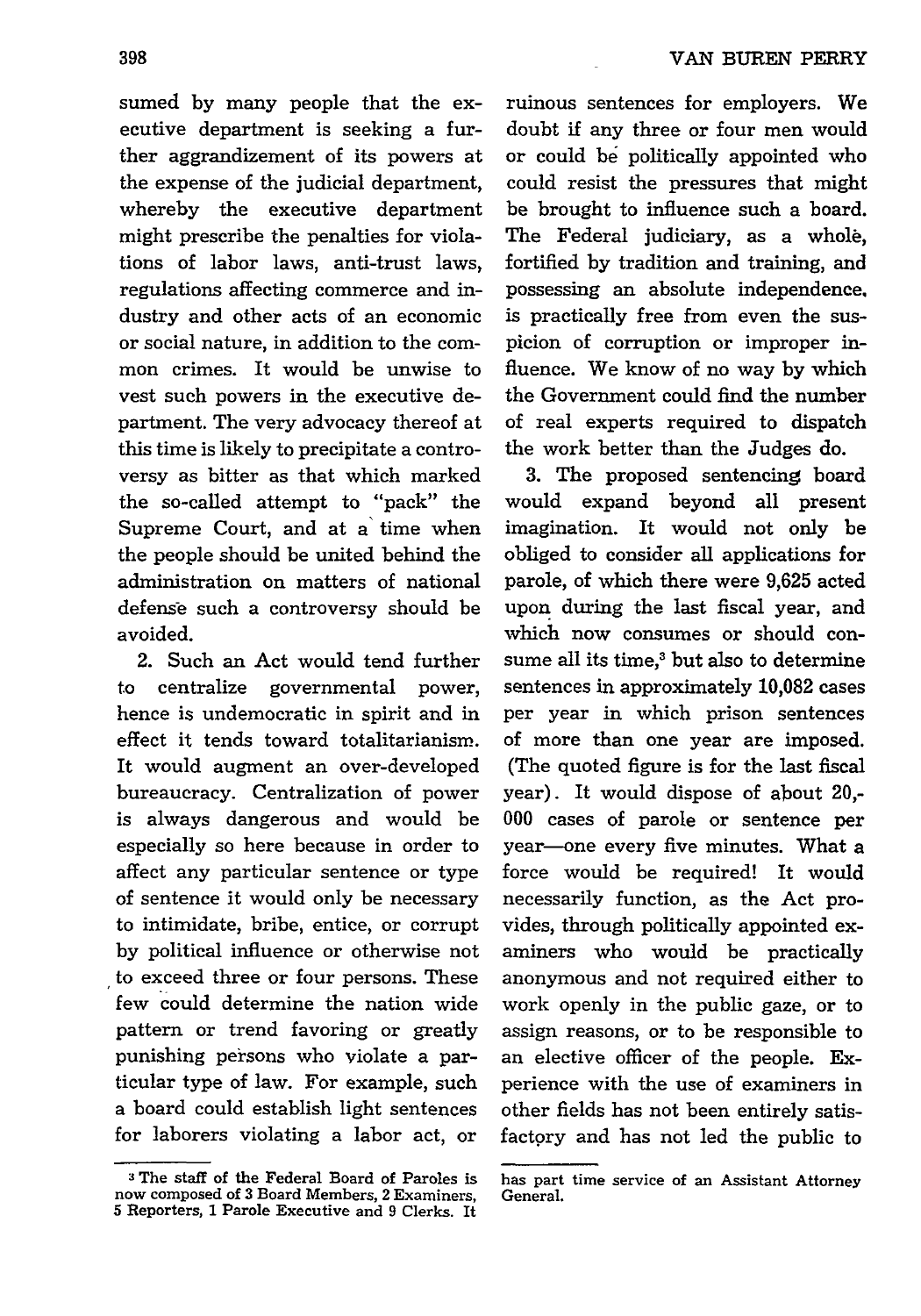have complete confidence in either their expertness or impartiality. In large degree the sentencing power would be transferred from the courts-iot to the board but to the examiners.

4. The proposals **do** not limit the extent of the inquiry by the examiner, nor provide what kind of evidence he may consider. In the absence of any representation from the Prosecuting Attorney, the examiner may virtually re-try the case in star chamber, on hearsay testimony or mere opinion, without any of the safeguards now enjoyed by either the people or the defendant, and the report of the examiner will be conclusive in nearly all cases. The examiner will be exposed to all manner of corrupting influences, sympathy, intimidation, bribery, perjury and inadequate presentation of facts.

5. The proposed board is to be **ap**pointed for short terms by the Attorney General, and in S. 1638 the Attorney General may remove any member for any "inefficiency, neglect of duty or malfeasance in office." Thus reappointment is made dependent upon satisfying the prosecuting arm of the government and deprives the board of that independence which distinguishes the federal judiciary who are appointed for life, by the President, and who are confirmed **by** the Senate, and who are removable only for good cause established before a responsible body.

**6.** No politically appointed board could enjoy the confidence and esteem in which the mass of the people now hold the Federal judiciary. Juries would be more reluctant to convict in criminal cases where they have no conception of the consequences to the defendant which might follow, especially where such juries have no especial reason for confidence in the action **by** the sentencing board. It would require generations to create such confidence.

**7.** The treatment of cases **by** a sentencing board tends to become routine and to follow a pattern. We believe this to be true in the present method of handling paroles. There is no assurance that those who will be appointed to the board will be truly expert in the matter of sentencing, and there is grave danger that appointments would be largely influenced **by** political considerations.

**8.** The individualized treatment of prisoners which is essential to justice would in time be destroyed. To a large degree punishment must be fitted to the offender, not the offense, and justice requires an appraisal of causes, **mo**tives, penitence, strength of character, and reformability in every case. These are seen and considered **by** the sentencing judge, but under H. R. 4581 a majority of the sentencing board would never see the prisoner at all, and under **S. 1638** no board member is required to see the prisoner. No board disposing of about 20,000 cases a year could or would exercise such care and judgment as is usually shown **by** the Federal judiciary in pronouncing sentences. It would discriminate against the poor, for only the rich could employ counsel able to get a hearing before the board.

**9.** The measure is unnecessary. There is no widespread or substantial dissatisfaction with the sentences now